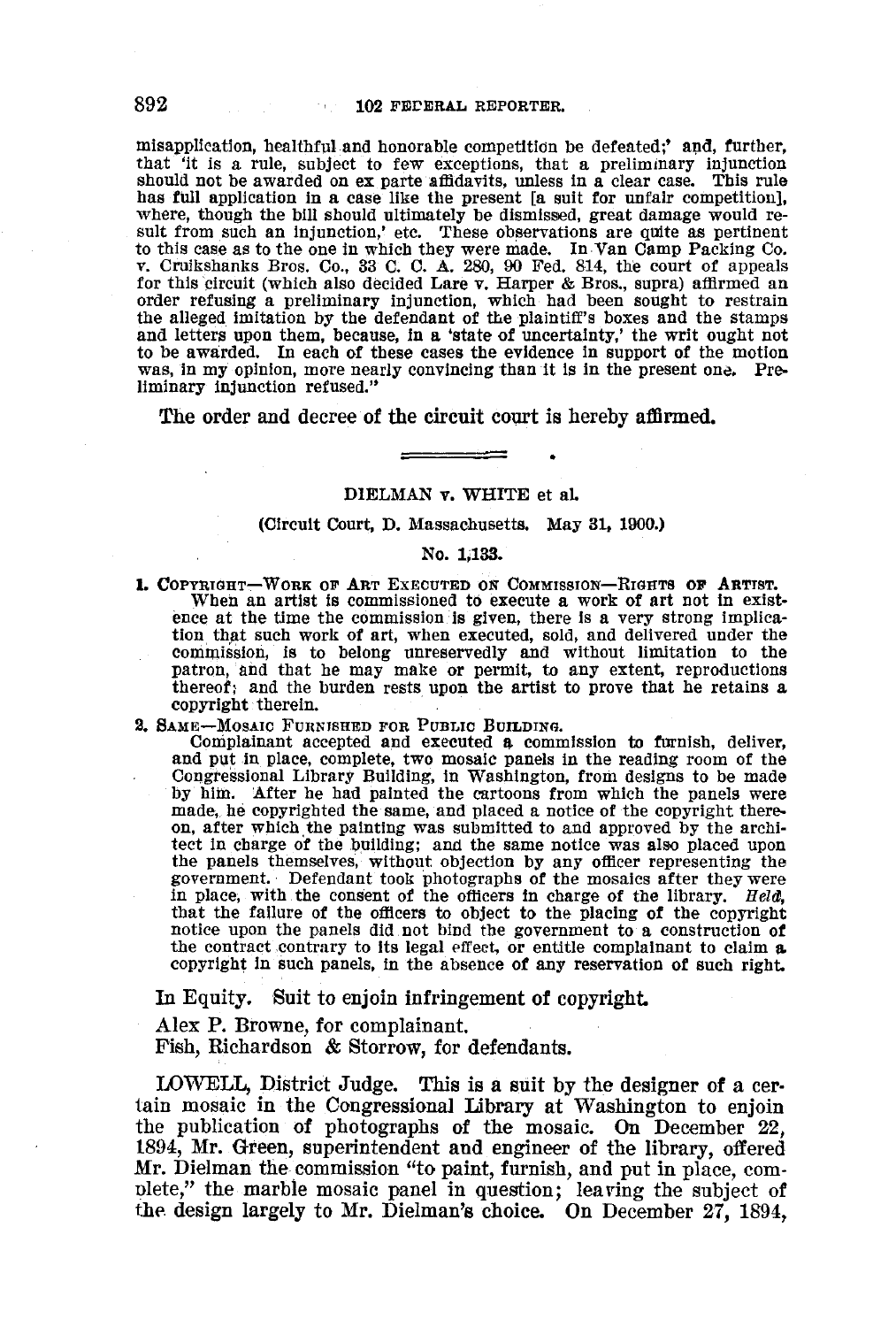Mr. Dielman accepted the commission. On February 14, 1895, he submitted to Mr. Green a statement in writing of the composition proposed. On March 30,1895, in a letter to Mr. Green, he said:

"Under these circumstances, I feel that the best final result can be obtained by my undertaking to furnish you the completed mosaic, and I am therefore prepared to make the contract to that effect."

# On April 1, 1895, Mr. Green wrote as follows:

# "Washington, D. C., April I, 1895.

"Mr. Frederick Dielman, 1512 Broadway, New York, N. Y.-Dear Sir: I have just received with pleasure your letter of the 30th ultimo, accepting the offered commission to furnish the two mosaic panels, in translucent tesserre, for the Congressional Reading Room mantels in this building, and now herewith inclose the formal order therefor.

"Very respectfully,

## Bernard R. Green, "Superintendent and Engineer."

"Washington, D. C., April 1, 1895.

## The formal order was as follows:

"Mr. Frederick Dielman, 1512 Broadway, New York, N. Y.: Please furnish for this building, deliver, and put in place, complete, two mosaic panels of translucent glass tesseræ in the two marble mantels of the W. S. C. Congressional Reading room, in accordance with the letter of December 22, 1894, from this office, and your letter of March 30, 1895, for the gross sum of four<br>thousand dollars (\$4.000). Bernard R. Green, thousand dollars  $(\$4,000)$ .

"Superintendent and Engineer."

On May 9, 1895, Mr. Dielman submitted some sketches. Thereafter he painted a cartoon, and caused the same to be copyrighted in the usual way. This cartoon was sent to Venice, and in that place the mosaic in question was manufactured in the usual manner by workers in mosaic. Both the cartoon and the mosaic bore in the lower lefthand corner these words: "Copyright, 1896, by Frederick Dielman." In 1897 the mosaic, having been sent from Italy, and entered at New York duty free by order of the government, was set in place. The defendant took the photographs which are alleged to infringe, with the knowledge of the ofticers in charge of the library.

The only question presented in this case is the right of the complainant, by reason of the copyright he took out, to exclude others from photographing the mosaic. No mention whatever of copyright was made in the correspondence. and the only evidence that anything was said to any United States officer concerning the copyright is found in the following answers of the complainant:

"Int. 23. Please state whether or not the painting or cartoon was ever submitted for acceptance to any person representing the United States government in the matter of the erection or decoration of the new library of congress, and, if yes, to whom and when first. Ans. The painting or cartoon, before it was sent to Venice for reproduction in mosaic, was submitted to Edward P. Casey, architect in charge of the Library Building, and was by him accepted. Int. 24, Please state when the putting on of the copyright notice by you was done, with reference to the time of such submission. Ans. The copyright notice was put on the painting before the same was submitted," "Cross Int. 43, Did you make any express contract with the government whereby you re-<br>served the right to copyright your cartoon? Ans. I did not make any express<br>contract, as I understand such to be. Cross Int. 44. Do I understand you to mean that you made any contract at all to that effect? Ans. Only in so far as I was persuaded that the government had no objection to my reserving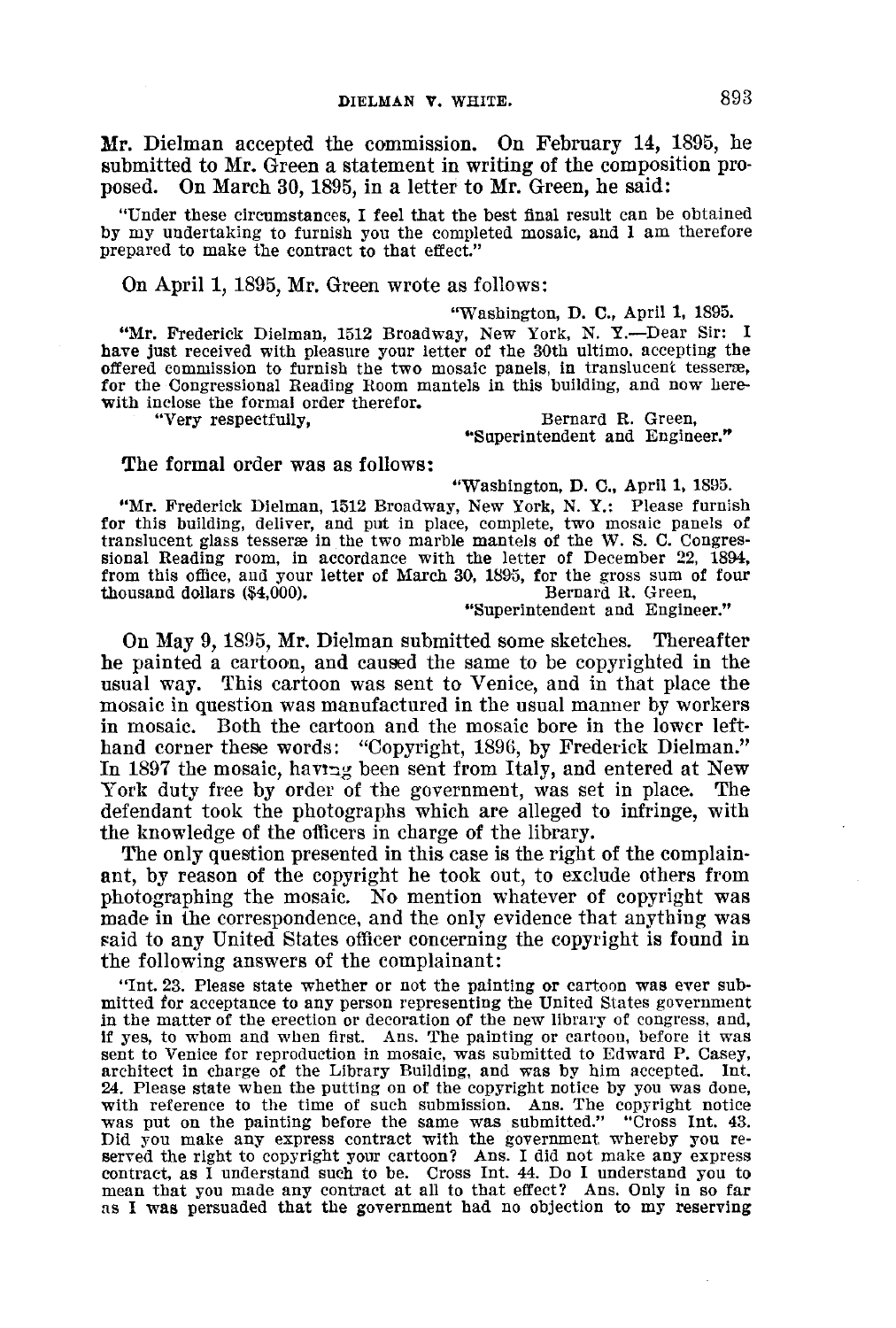the copyright on the design, 'Law,'. inasmuch as the placing *ot* the inscription or copyright notice was subject of, discussloll with a representative of the government, and no objection to my placing the same upon the panel was made." "Redirect Int. 76. Was anything said by Mr. Casey or yourself with reference to the copyright notice which: you have testified was put upon your painting or cartoon before it was submitted to Mr. Edward P. Casey? Ans. If I remember rightly, the size of the letters forming that inscription was a subject of discussion."

Taken by itself, the contract seems to me plainly inconsistent with any reservation of copyright on the part of the artist. In general, when an artist is commissioned to execute a work of art not in existence at the time the commission is given, the burden of proving that he retains a copyright in the work of art executed, sold, and delivered under the commission rests heavily upon the artist himself. If a patron gives a commission to an artist, there appears to me a very strong implication that the work of art commissioned is to belong unreservedly and without limitation to the patron. It is not necessary to decide if the artist retains the right to make for another a replica. Reproduction by the artist may be a question of artistic ethics rather than of law; but that the patron has a right to make and permit, to f.ny extent, reproductions of the work of art sold to him, appears to me plain, unless the contrary is plainly set out in the contract. Stating the question in another way, I am: convinced that the government could treat the delivery of a copyrighted picture or mosaic as a failure on the complainant's part to carry out the contract he had made. The unrestricted right to produce a work of art thus commissioned is im· plied in a sale to a nation or a municipality as well as to an individual. It was argued that a reservation of copyright on the part of the artist would tend to defeat offensive reproductions for advertising purposes and the like, but I perceive no force in this argument. If the copyright is retained by the artist, or sold by him to some one else, the owner of the copyright is no more restrained from offensive reproductions than is an outsider, in the absence of copyright. If a restraint upon improper reproduction is desired, the copyright should be vested in the public patron, but consideratioqs of this sort have little bearing upon the construction of the contract now before the court. The case appears to me to be without considerable authority, either direct or by analogy, and the question to be one' of reasonable usage com· monly understood. In Banks v. Manchester, 128 U.S. 244, 9 Sup. Ct. 36, 32 L. Ed. 425, it was held that a judge cannot take out a copyright in an opinion, statement of the case, and headnote prepared by him in the discharge of his official duty; hut the analogy between a judge and this complainant appears to me remote. In Callaghan v. Myers, 128 U. S. 617, 9 Sup. Ct. 177,32 L. Ed. 547, it was held that an official reporter paid by a state can take out copyright in the matter prepared by him as reporter. The decision was rested largely upon long-established custom, and the court said:

.. "There is in such case a tacit assent by the government to his exercising such privilege. The universal practical construction has been that such right exists, unless it is affirmatively forbidden or taken away; and the right has been exercised by numerous reporters, officially appointed, made sworn public officers, and paid a salary under the governments both of states and of the United States." officers, and paid a salary under the governments both of states and of the